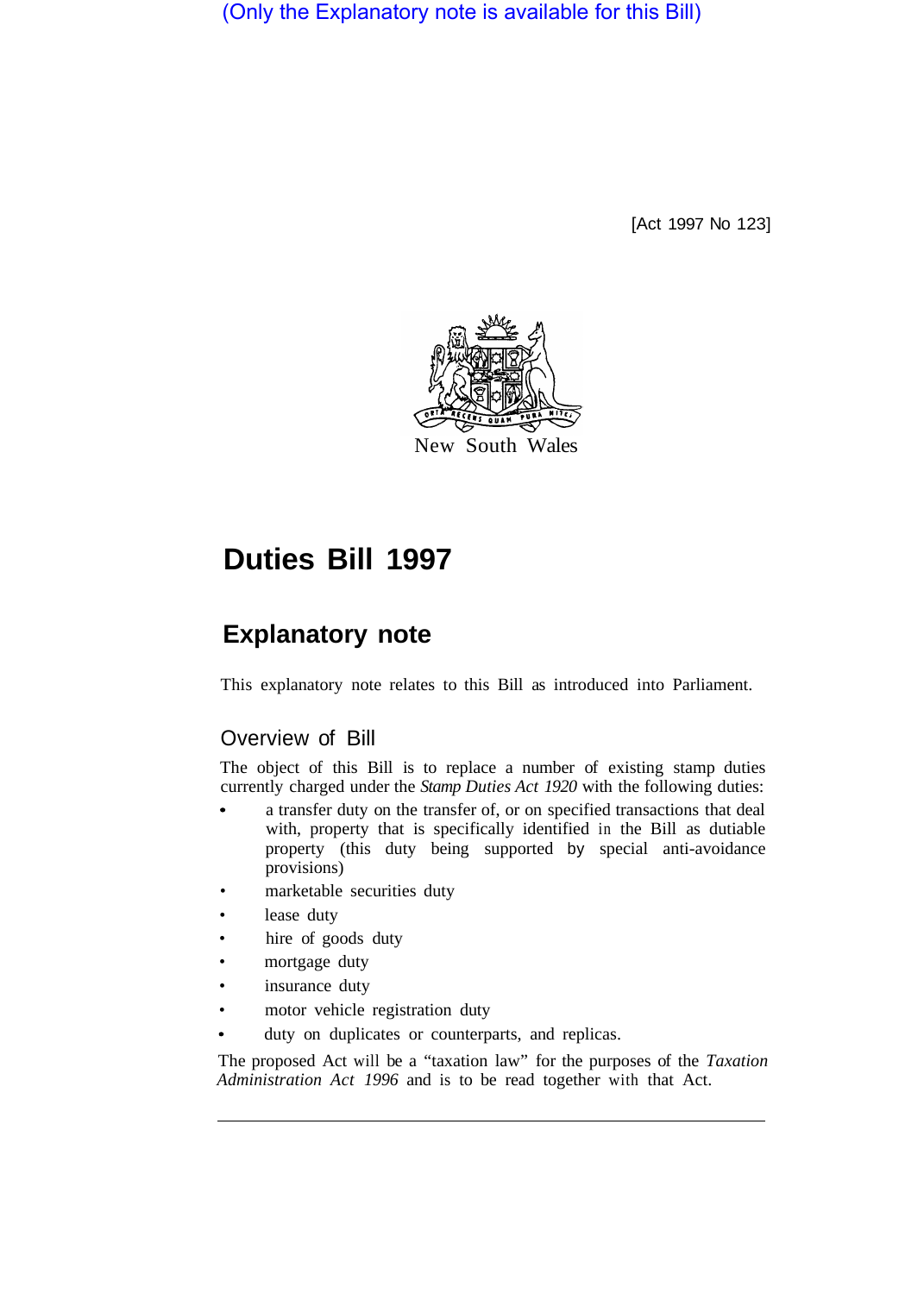Explanatory note

# Outline of provisions

#### **Chapter 1 Preliminary**

Chapter 1 contains clauses 1-7. It sets out the name of the proposed Act, provides for its commencement on 1 July 1998, explains its purpose, provides for the definition of certain words and expressions used in the proposed Act and contains other provisions of a general introductory nature.

#### **Chapter 2 Transactions concerning dutiable property**

Chapter 2 contains clauses 8-104. It charges duty on transfers of dutiable property and on the following transactions:

- an agreement for the sale or transfer of dutiable property
- a declaration of trust over dutiable property
- a surrender of an interest in land in New South Wales
- a foreclosure of a mortgage over dutiable property
- a vesting of dutiable property by or as a consequence of a statute or court order.

Such transfers and transactions are called dutiable transactions for the purposes of the proposed Act. They do not have to be effected by a written instrument. The Chapter specifies the property that is dutiable property.

A liability for duty arises when a transfer of dutiable property occurs. The duty will generally be payable by the transferee and is required to be paid within 3 months after the liability to pay the duty arises.

The rate of duty is required to be paid on the dutiable value of the dutiable property the subject of the dutiable transaction and the Chapter makes provision for determining the dutiable value.

An object of the Chapter is to provide 3 schemes for the payment of duty on the transfer of marketable securities, one relating to transfers made via SCH-regulated transfers (CHESS), one relating to transfers made through the London Stock Exchange and the other relating to transfers made by a person who is approved by the Chief Commissioner to pay duty by periodic return. These schemes provide alternative means for effecting the payment of duty from those provided elsewhere in the proposed Act.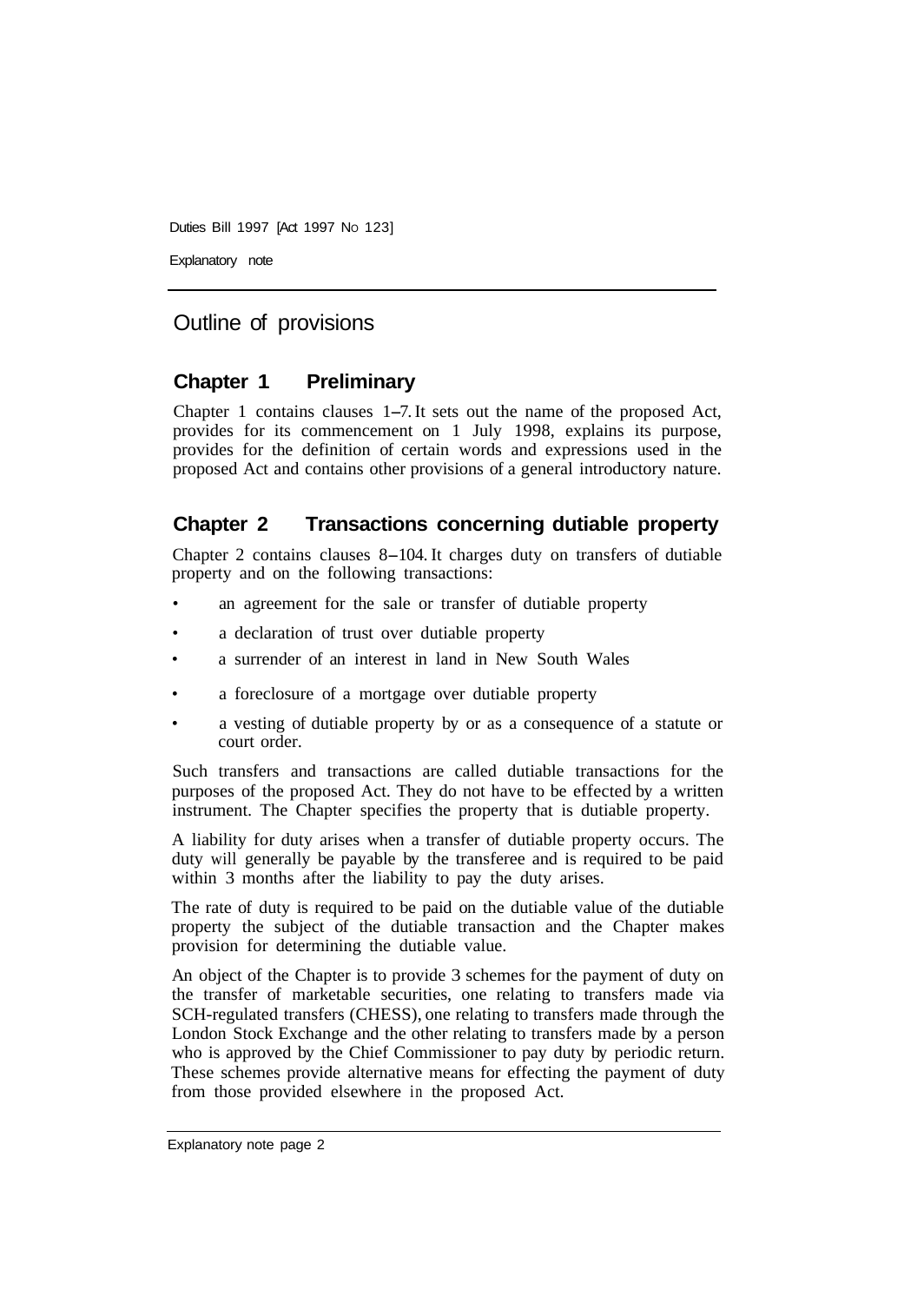Explanatory note

Concessional rates of duty are provided for certain transfers of trust property, certain transactions relating to superannuation and certain transactions relating to deceased estates and the conversion of lots to strata title.

The Chapter identifies a number of transactions that are exempt from duty and also provides for discounts of duty and payment of duty by instalments for certain housing schemes, such as the first home purchase scheme and the flood-prone housing scheme.

# **Chapter 3 Certain transactions treated as transfers**

Chapter 3 contains clauses 105-144. It contains provisions that are designed to prevent avoidance of the duty charged by Chapter 2.

Duty is charged by Part 2 of Chapter 3 on the acquisition by a person of an interest consisting of certain shareholdings in a private company, or unitholdings in a private unit trust scheme, whose property in either case consists, to the prescribed extent, of land holdings. The duty is chargeable at the general rate for a dutiable transaction under Chapter 2, rather than at the rate applicable to transfers of shares and units. An acquisition statement must be lodged when a majority interest is acquired or increased. Duty on an acquisition statement is chargeable only on interests acquired within a 3-year period. In certain cases the obligation to pay duty at the higher rate is phased in (see proposed section 122).

Duty is chargeable:

- under Part 3 of Chapter 3 on transactions by which corporate capital is reduced by redemption, surrender or cancellation of shares or reduction of share value or alteration of share rights
- under Part 4 of Chapter 3 on the allotment of shares or units that confer a land use entitlement
- under Part 5 of Chapter 3 on the allotment of shares by direction.

#### **Chapter 4 Marketable securities—on-markettransfers (Broker provisions)**

Chapter 4 contains clauses 145-162. It imposes a liability for duty on on-market sales and purchases, made through the agency of a broker, of marketable securities, where the sale or purchase is sufficiently connected with New South Wales. "Marketable securities" is defined to mean shares (including rights to shares), units (including rights to units), CUFS and IRs. The Chapter identifies a number of exempt transactions. The Chapter specifies three different rates of duty and the various circumstances in which those rates are applicable.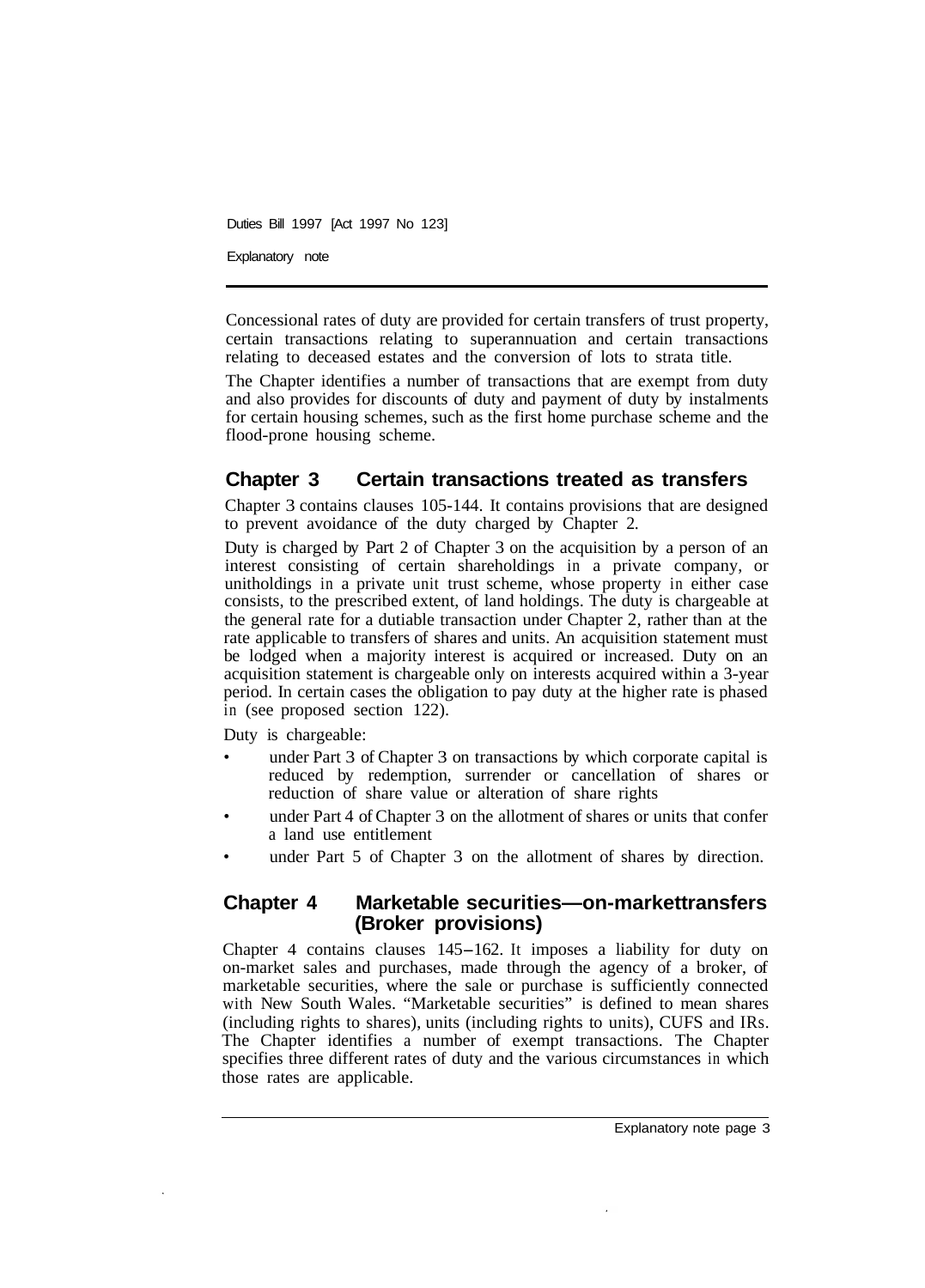Explanatory note

The Chapter imposes obligations on brokers with respect to the making of records of sales and purchases of marketable securities, the lodgment of periodic returns and the payment of duty.

#### **Chapter 5 Lease instruments**

Chapter 5 contains clauses 163–179. It charges duty on lease instruments, being instruments that evidence or give effect to leases. "Lease" is defined to include agreements for lease, agreements for rights to use land and franchise arrangements. Duty is generally charged on the cost of the lease which is to be ascertained in accordance with the provisions of the Chapter. Principles are given for the determination and payment of duty where there are, at the relevant times, unascertainable lease costs. The lessee is liable to pay the duty. The Chapter sets out the rates of duty. It also charges duty on certain variations of leases. It identifies leases that are exempt from duty.

# **Chapter 6 Hire of goods**

Chapter 6 contains clauses 180-203. It charges duty on the hire of goods. "Goods" is defined to include all chattels personal and fixtures severable from realty, but not to include money, livestock or things in action. "Hire of goods" is defined to be an arrangement under which goods are or may be used at any time by a person other than the person hiring out the goods, unless the arrangement is excluded under the Chapter. Different provisions apply to the imposition and payment of the duty according to whether the hiring out of the goods is done by a person who is in the business of hiring out goods (a "commercial hire business") or by another person. The rate of duty is applied to the amount of hiring charges. Different rates of duty are applied, depending on the kind of hire. There are two kinds of hire, namely, an equipment financing arrangement and an ordinary hire of goods.

# **Chapter 7 Mortgages**

Chapter 7 contains clauses 204-228. It charges duty on instruments that fall within the definition of "mortgage" as set out in the Chapter. The duty chargeable under the Chapter is called "mortgage duty". Mortgage duty is calculated, in most cases, according to "the amount of advances secured by the mortgage" which is to be determined in accordance with the provisions of the Chapter. Contingent liabilities may also be included.

A liability for duty arises on the date of first execution of a mortgage and a liability for additional duty arises on the making of advances under the

Explanatory note page **4**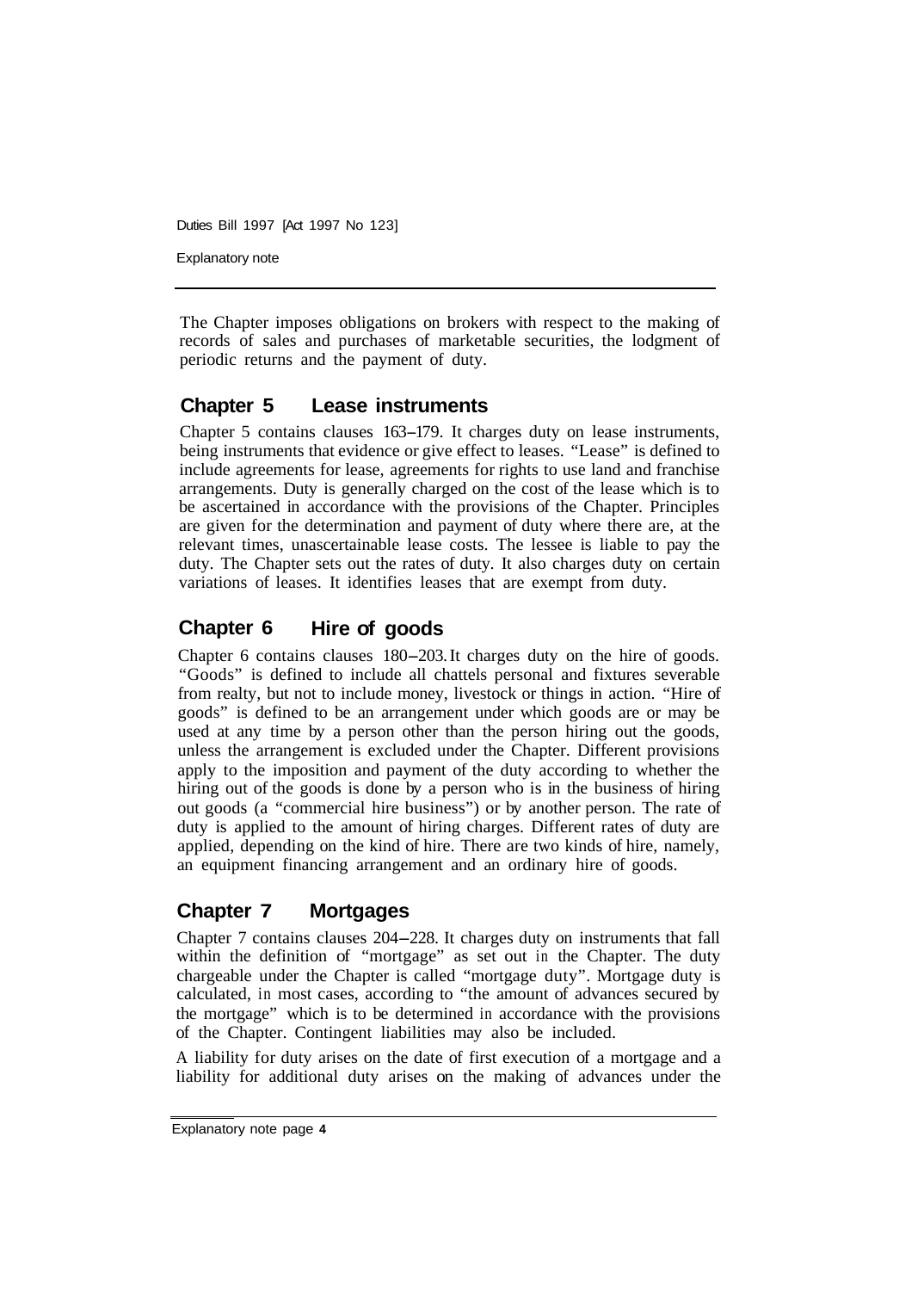Explanatory note

mortgage by which the amount secured by the mortgage exceeds the amount secured by it at the time duty was last paid on it. The person liable to pay mortgage duty is the mortgagor.

Ad valorem duty is only chargeable on one of a package of mortgages securing the same advance. Provision is also made for the apportionment, for duty purposes, of the amount secured by any mortgage over property in different Australian jurisdictions.

The Chapter makes provision for certain duty concessions and specifies the instruments that are exempt from mortgage duty.

# **Chapter 8 Insurance**

Chapter 8 contains clauses 229-260. It makes provision with respect to both general insurance and life insurance.

As to general insurance, the Chapter charges duty on the amount of the premium paid in relation to a contract of general insurance and requires duty to be paid each time a premium is paid. The Chapter defines "premium" and specifies the time at which a premium is "paid". Generally, the insurer to whom the premium is paid is the person liable to pay the duty, but there are circumstances in which the person insured is liable to pay the duty. To facilitate payment of duty, insurers are required to register themselves with the Chief Commissioner, submit a monthly return showing the total amount of premiums paid to them for general insurance during the preceding month and pay the appropriate amount of duty when submitting the return.

As to life insurance, the Chapter charges duty as follows:

- on a policy of life insurance, other than a temporary or term insurance policy—according to the sum insured
- on a temporary or term insurance policy—according to the first year's premium on the policy
- on a life insurance rider—according to the first year's premium on the life insurance rider
- on a policy of disability income insurance—according to the premium paid to effect the insurance.

Generally, the insurer with whom the policy is effected is the person liable to pay the duty, but there are circumstances in which the person insured is liable to pay the duty.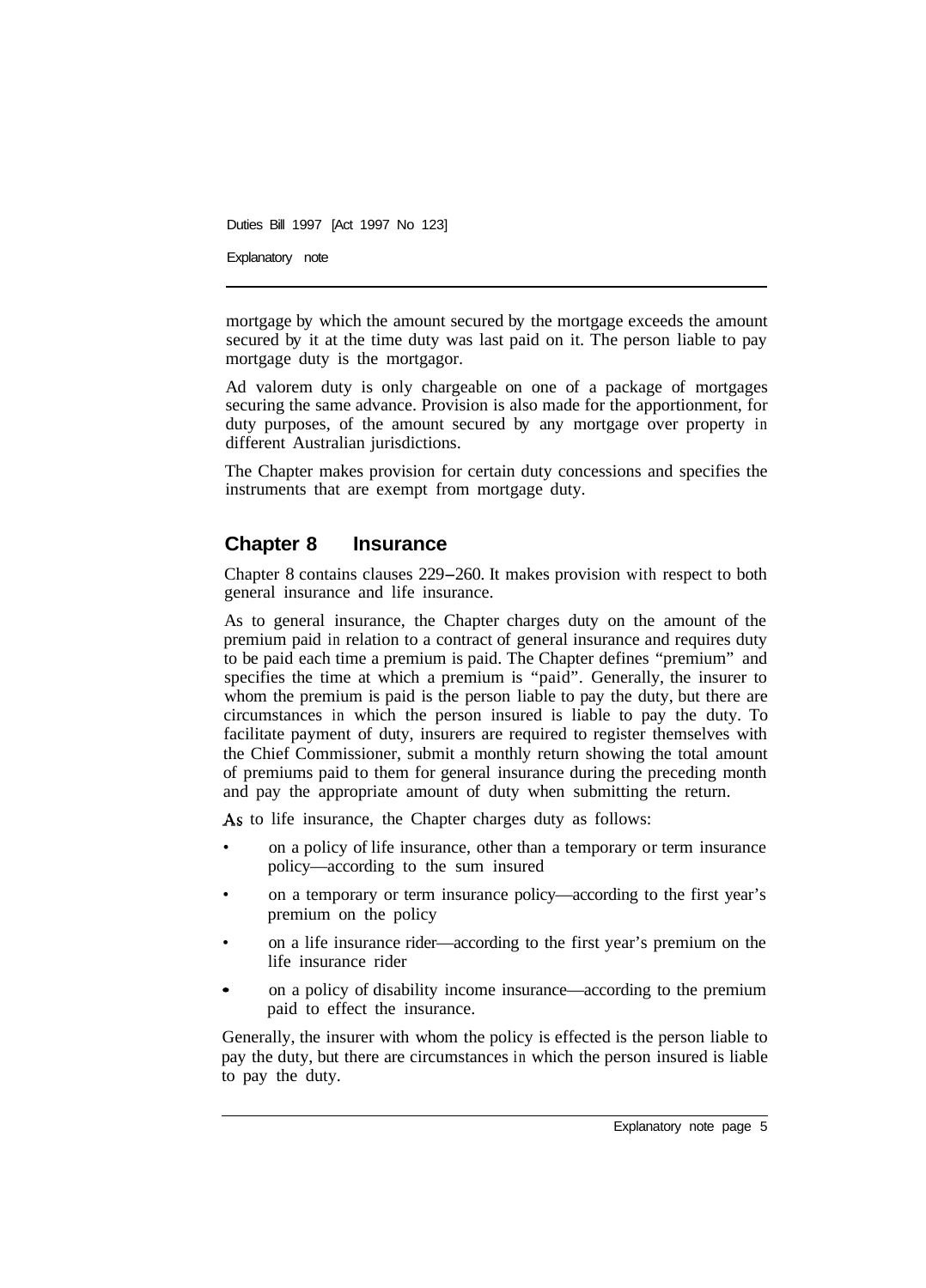Duties Bill 1997 [Act 1997 No 123] Explanatory note

The Chapter makes provision with respect to the registration of insurers and the payment of duty by registered insurers by monthly return.

The Chapter also provides for the apportionment of premiums and other amounts between Australian jurisdictions and between different types of insurance and identifies insurance that is exempt from duty for the purposes of the Chapter.

# **Chapter 9 Motor vehicle registration**

Chapter 9 contains clauses 261-270. It charges duty on applications to register motor vehicles under the *Traffic Act 1909.* The Chapter specifies the rate of duty which is payable according to the dutiable value of the motor vehicle. The duty becomes payable when the motor vehicle is registered. It is payable by the applicant for registration.

The Chapter also identifies circumstances in which duty is not chargeable.

# **Chapter 10 Miscellaneous duties**

Chapter 10 contains clauses 27 1-273. It charges duty on duplicates or counterparts, and replicas. It also provides for the charging of a minimum amount of duty.

# **Chapter 11 General exemptions from duty**

Chapter 11 contains clauses 274–284. It grants general exemptions from duty for:

- intergenerational rural transfers
- **a** charitable or benevolent societies or institutions
- public hospitals
- councils and electricity distributors
- Department of Housing tenants
- specialised agencies
- Aboriginal land councils
- members of a group of corporations
- mortgage-backed securities